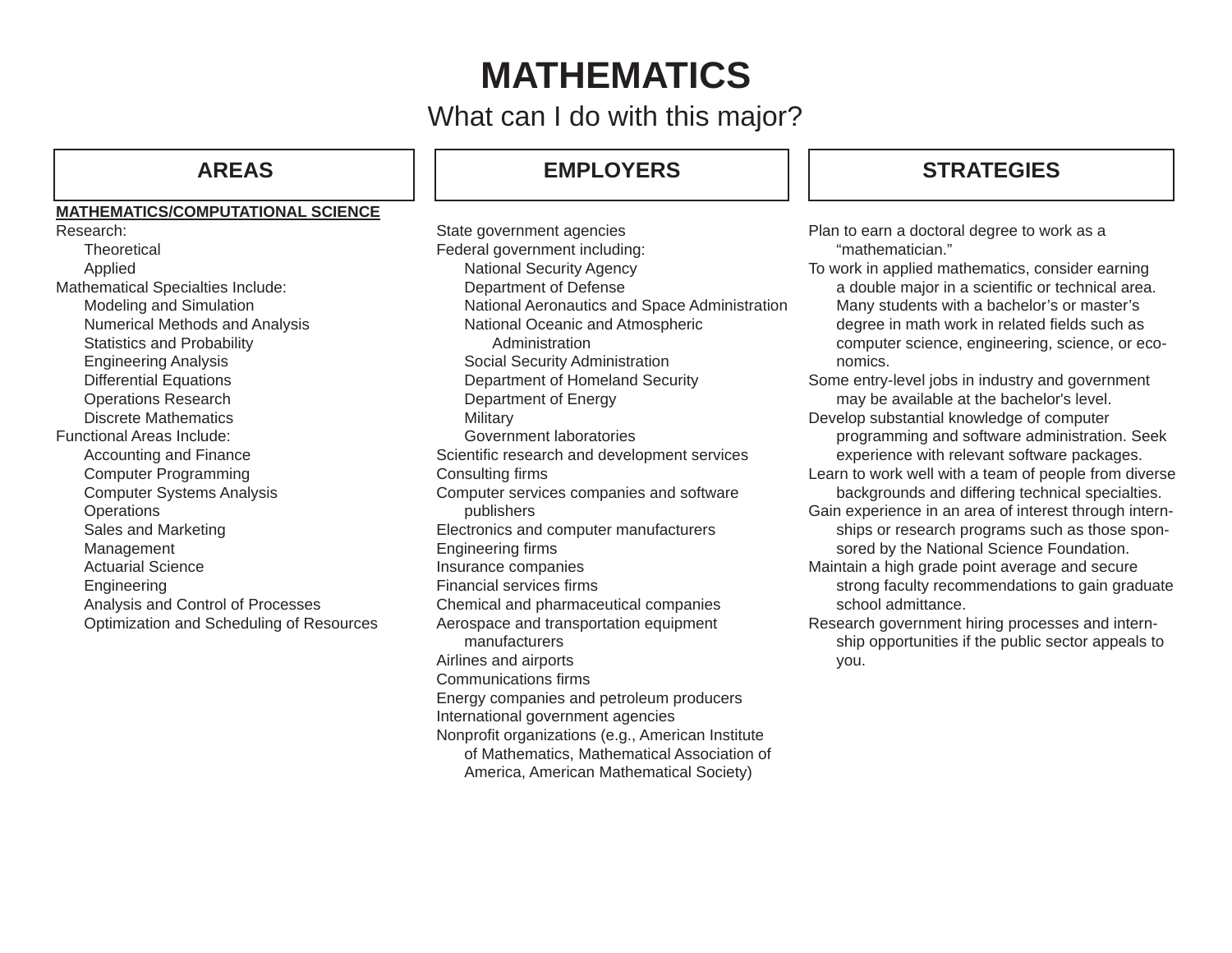## **AREAS EMPLOYERS**

# **STRATEGIES**

#### **EDUCATION**

**Teaching** ResearchHigher Education Administration

Public and private K-12 schools Universities and colleges

Develop excellent communication skills, verbal and written.

Gain experience working with age group of interest through volunteering and tutoring.

- Acquire appropriate state teacher certification for K- 12 teaching opportunities. Math majors may be eligible for alternative certification programs in certain public school systems.
- Some private schools may hire candidates with degrees in mathematics who don't hold certification.
- Earn a doctoral degree in math to teach at four-year institutions. A master's degree may be sufficient for two-year colleges.
- Maintain a high grade point average and secure strong faculty recommendations to prepare for graduate school. Assist a professor with research.
- Seek appropriate graduate degree to enter higher education administration. Gain experience on campus in student leadership roles such as Resident Assistant or Orientation Leader.

#### **COMPUTERS**

Programming Systems Development Systems Analysis Software Development Network AdministrationWeb AdministrationTechnical Support **Training** 

Most areas of business including: Computer services companies Software publishers Internet related companies Financial institutions Insurance companies Consulting firms Manufacturers Telecommunications companies **Retailers**  Healthcare organizations Hotels and restaurants Entertainment companies Environmental management firms Develop substantial knowledge of computer programming and software administration. Take classes to earn relevant certifications. Gain related experience through internships, parttime positions, or summer jobs. Work in a campus computer lab or volunteer to maintain the website for a student organization. Learn effective listening and verbal communication skills and how to work well with end users.Stay abreast of the latest developments in computer technology through reading journals and participating in professional associations. Consider earning an advanced degree in computer science or management information systems.

Research degree requirements.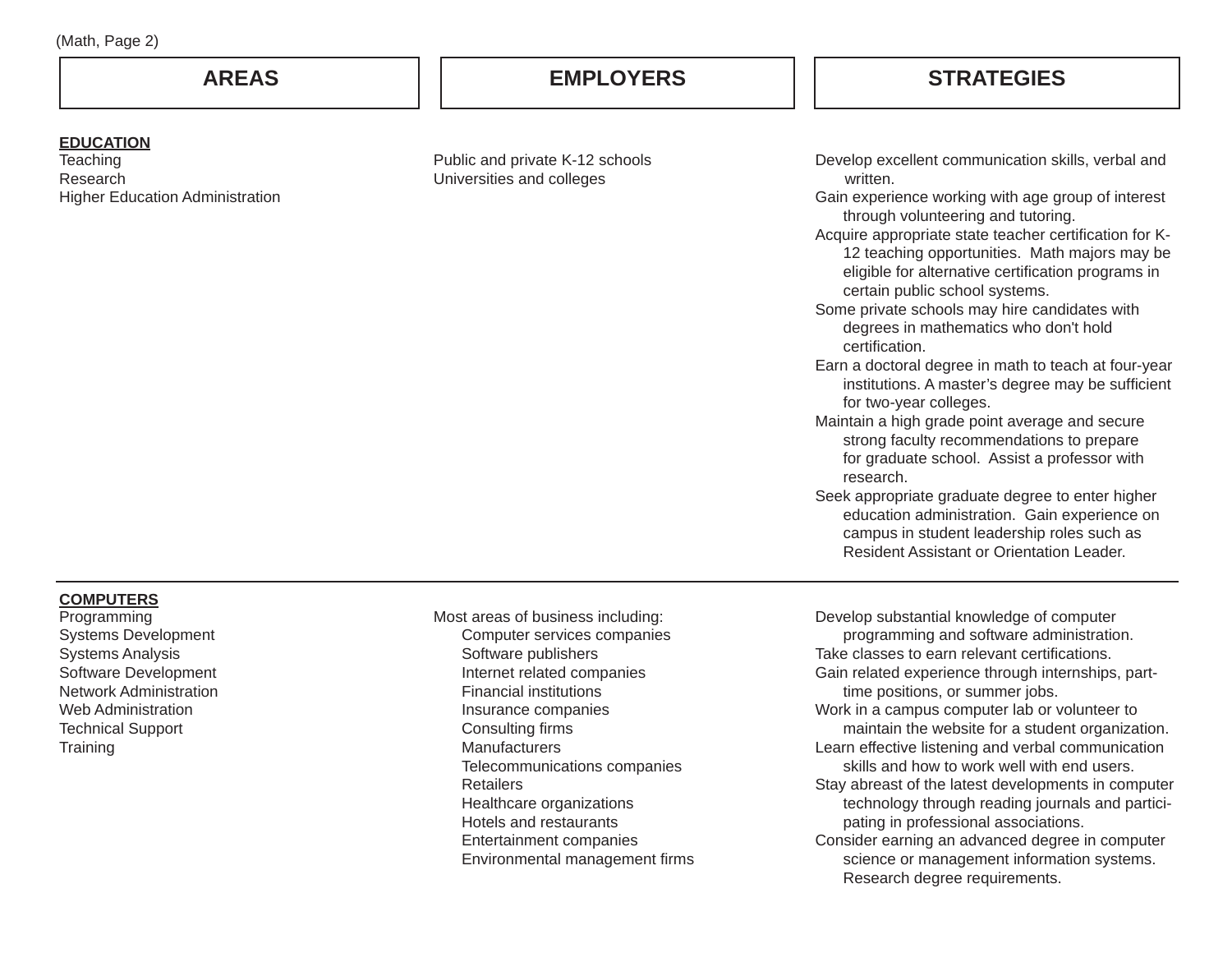| (Math, Page 3) |  |  |
|----------------|--|--|
|----------------|--|--|

| (Math, Page 3)                                                                                                        |                                                                                                                                          |                                                                                                                                                                                                                                                                                                                                                                                                                                                                                                                                                                                                                                                                                                                                                                                                                                                                                                |  |
|-----------------------------------------------------------------------------------------------------------------------|------------------------------------------------------------------------------------------------------------------------------------------|------------------------------------------------------------------------------------------------------------------------------------------------------------------------------------------------------------------------------------------------------------------------------------------------------------------------------------------------------------------------------------------------------------------------------------------------------------------------------------------------------------------------------------------------------------------------------------------------------------------------------------------------------------------------------------------------------------------------------------------------------------------------------------------------------------------------------------------------------------------------------------------------|--|
| <b>AREAS</b>                                                                                                          | <b>EMPLOYERS</b>                                                                                                                         | <b>STRATEGIES</b>                                                                                                                                                                                                                                                                                                                                                                                                                                                                                                                                                                                                                                                                                                                                                                                                                                                                              |  |
| <b>COMPUTERS CONTINUED</b>                                                                                            |                                                                                                                                          |                                                                                                                                                                                                                                                                                                                                                                                                                                                                                                                                                                                                                                                                                                                                                                                                                                                                                                |  |
|                                                                                                                       | <b>Education institutions</b><br>City, state, and federal government                                                                     | Exhibit patience and creativity for designing pro-<br>grams.<br>To advance into management, learn to effectively<br>manage multiple projects and to meet dead-<br>lines.<br>Obtain experience with public speaking/teaching<br>and learn to develop curriculums for training<br>positions.                                                                                                                                                                                                                                                                                                                                                                                                                                                                                                                                                                                                     |  |
| <b>INSURANCE</b><br><b>Actuarial Science</b><br>Risk Management/Assessment<br>Loss Management/Control<br>Underwriting | Insurance carriers<br>Insurance agents and brokers<br>Professional, scientific, and technical consulting<br>firms<br>Government agencies | Take additional courses in statistics and finance.<br>Complete an internship with an insurance agency to<br>gain relevant experience.<br>Actuarial science is a good career path for those<br>who want to extensively use math on the job.<br>Areas such as claims, underwriting, and risk<br>management are less math-intensive. Talk to<br>professionals in the industry to learn more about<br>various positions.<br>Develop strong communication skills, as many<br>positions require interaction with others and the<br>ability to explain information clearly and<br>concisely.<br>Learn how to use statistical analysis software and<br>various computer programming languages.<br>Plan to take a series of actuarial exams to gain<br>licensure from either the Society of Actuaries or<br>the Casualty Actuarial Society. The type of<br>insurance you deal with will determine which |  |

path to pursue. Most actuaries take these exams while working full-time, and the process takes

More than half of actuaries work for insurance

several years.

carriers.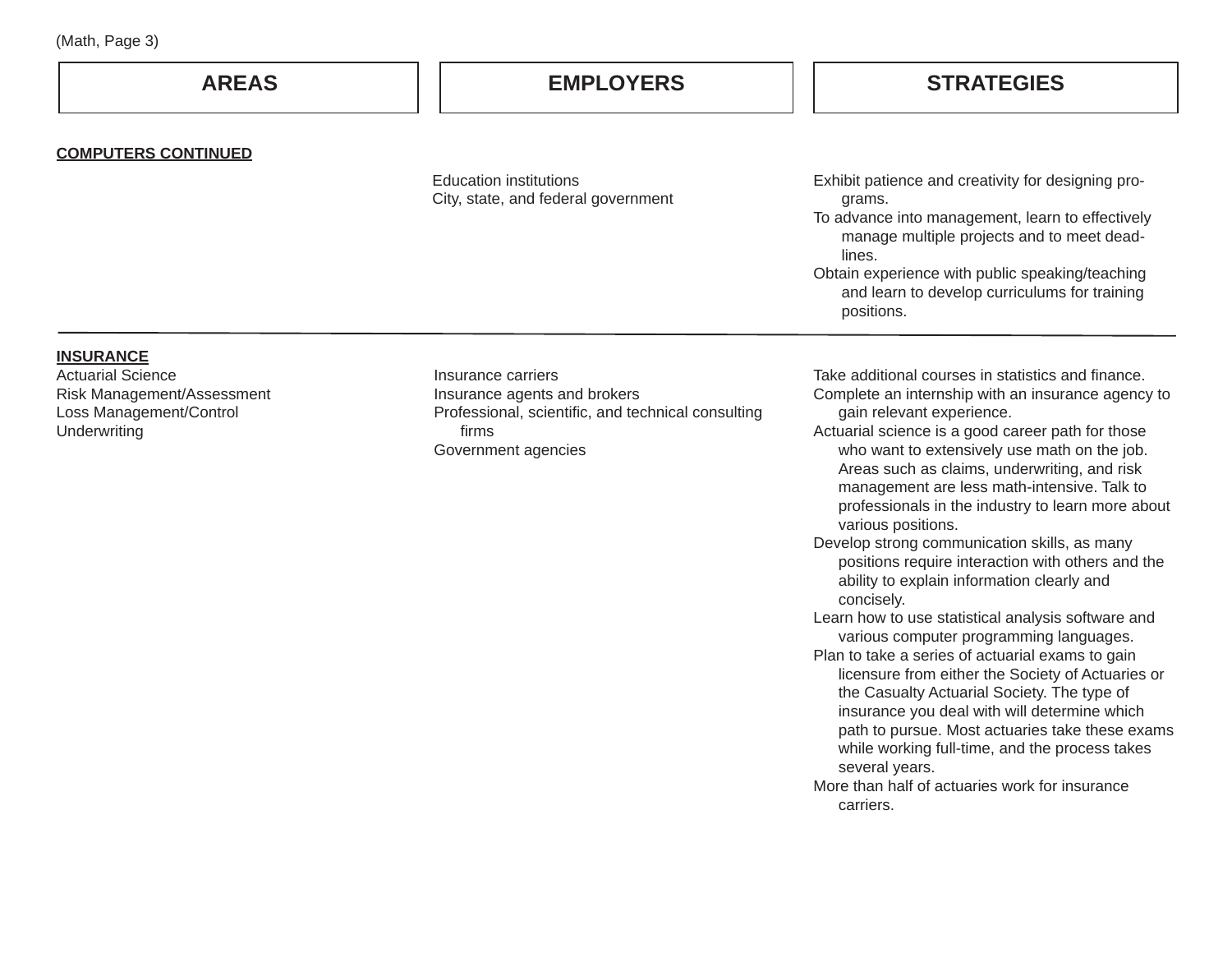#### **BANKING AND FINANCE**

 Corporate and Consumer Credit Analysis Commercial Lending Trust Management Capital Services and Mergers and Acquisitions Mortgage Loans Originations and Packaging Branch Management **Operations** Cash Management Credit Scoring and Risk Management Private Banking Financial Analysis Investment Banking

# **AREAS EMPLOYERS**

# **STRATEGIES**

Commercial banksCredit unionsSavings and loan associations Savings banks Mortgage banks Captive finance companies Regulatory agencies including: Federal Reserve Federal Deposit Insurance Corporation (FDIC) Office of the Comptroller of the Currency (OCC) Office of Thrift Supervision (OTS) Brokerage firms

Double major or minor in business to build a solid background in marketing, finance, and accounting.

Gain experience through part-time, summer or internship positions in a financial services firm. Develop strong interpersonal and communication

 skills in order to work well with a diverse clientele.

Serve as the financial officer or treasurer of a student organization.

Plan to earn an MBA to enter investment banking. Be geographically flexible when job searching.

### **OTHER BUSINESS AREAS**

Buying Purchasing Sales: Industrial Sales Consumer Product Sales Financial Services Sales Services Sales Advertising Sales E-commerce Customer Service Sales Management: District, Regional, and Higher

**Retailers Wholesalers Hospitals** Universities and schoolsLocal, state, and federal government For-profit and nonprofit organizations Product and service organizations **Manufacturers** Financial companies Insurance companies Print and electronic media outletsSoftware and technology companies Internet companies

Obtain experience through internships or summer and part-time jobs. Seek leadership positions in campus organizations.

Become highly motivated and well-organized. Develop strong analytical skills and the ability to

- communicate effectively with a wide range of people. Take additional courses in interpersonal communication and public speaking.
- To prepare for a buying position, work in a retail store to learn about the industry.

Research certification options within the purchasing field.

#### For sales:

Work for the campus newspaper, directory, or radio station selling advertisements.

- Learn to work well under pressure and to be comfortable in a competitive environment.
- Prepare to work independently and to be self motivated.

Plan to work irregular and/or long hours.